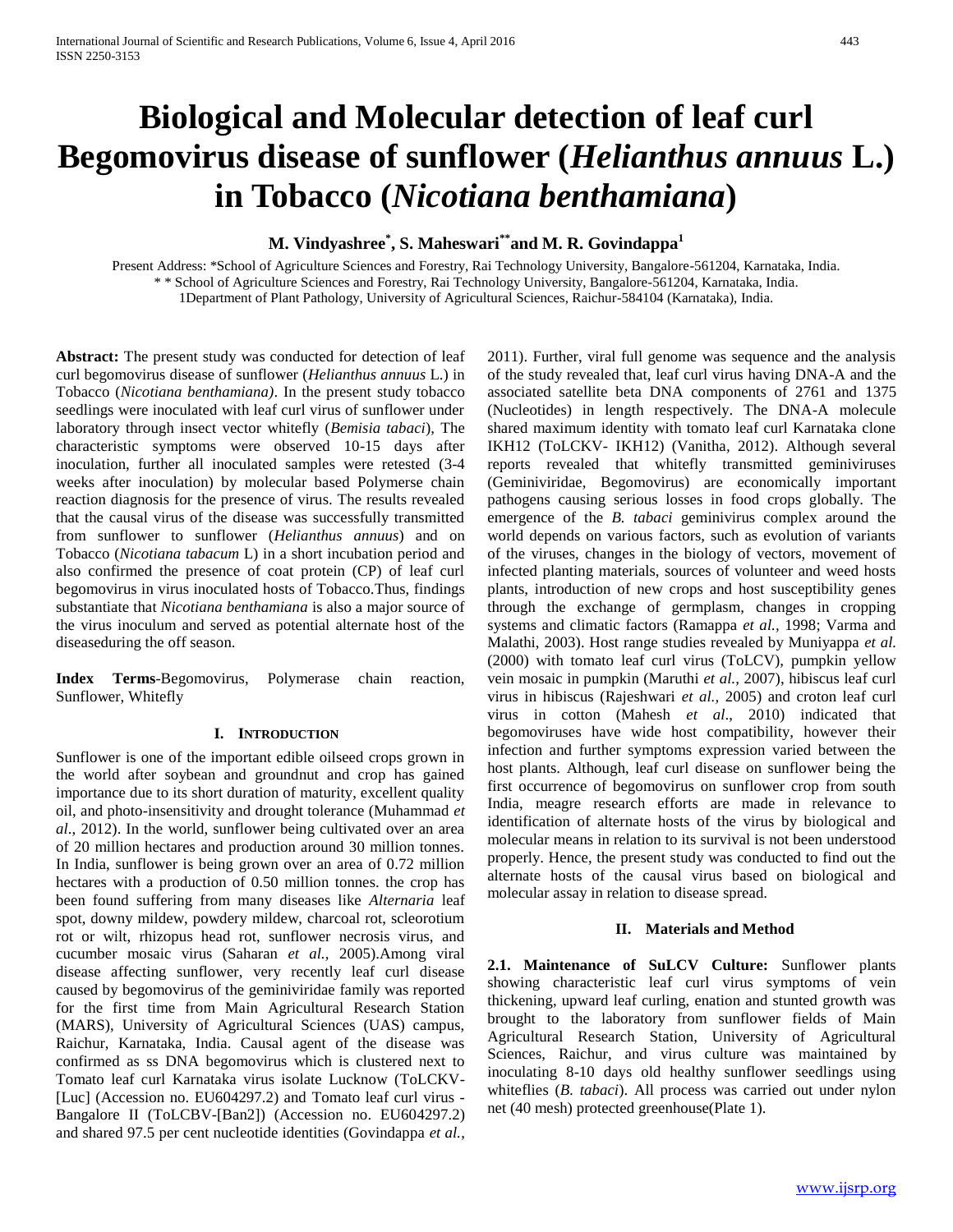

**Plate 1: Maintenance of SuLCV culture on sunflower hybrid KBSH-44 at MARS, Raichur**

**2.2. Maintenance of whitefly (***B. tabaci***)culture:** Initially, whiteflies (*B. tabaci*) were collected from sunflower plants at MARS, Raichur and the colony was established on freshly grown cotton, *Gossypium hirsutum* plants kept in insect proof net house. There after a generation, freshly emerged whiteflies were collected using an aspirator and were transferred onto freshly grown cotton plants kept in an insect proof net house. The colony so developed was referred to be pure (a-viruliferous) and further periodically maintained by frequently introducing healthy cotton plants grown in pots (6 x 10 cm) into the insect proof net house which was maintained at temperature of 28 to 30°C in an insect proof polyhouse (Plate 2).



**Plate 2: Maintenance of whitefly (***B. tabaci***) colony on cotton (***Gossypium hirsutum***) at MARS, Raichur**

**2.3. Raising of healthy seedlings:** A healthy seedling of Tobacco crop plants were raised in polythene bags containing soil mixture in insect proof glashouse. A seedling at two leaf stage was inoculated with ten whiteflies after 24 h acquisition access feeding on SuLCV infected plant. The inoculated seedlings were kept in insect proof glasshouse for symptom development. Observation was made on time for initial and final symptoms expression and type of symptoms on each plant for biological confirmation. At the same time un inoculated healthy plants were maintained for comparison in insect proof cages.

**2.4. Biological confirmation of alternate hosts of the virus:**Seedlings were cross inoculated by using prepared cages and aspirator (Plate 3) with virus using *B. tabaci* at two leaf stage. For inoculation study, healthy whiteflies were collected from culture house and allowed to feed on sunflowerleaf curl diseased plant for 24 hrs as an acquisitionaccess period (AAP), Plate 4a. Such whiteflies were collectedand inoculated onto test seedlings which were furtherallowed to feed on healthy host for 24 hrs of inoculationaccess period (IAP), Plate 4b. The virus inoculatedseedlings were kept in insectproof glasshouse for symptom expression. Observationwas made on per cent transmission, time to initial andfinal symptoms expression and type of symptoms oneach seedlings. Healthy seedlings weremaintained in an insect proof cage without inoculationof the virus for comparison studies.



Plate 3: Different sized tubes used for whitefly mediated virus transmission studies

(a). Acquisition access feeding bottle, (b). Inoculation bottle (c). Aspirator



Plate 4: Method of acquisition and inoculation

- a. Aquistion of SuLCV by whiteflies
- b. Inoculation of SuLCV to tobacco seedlings using whitefly B.tabaci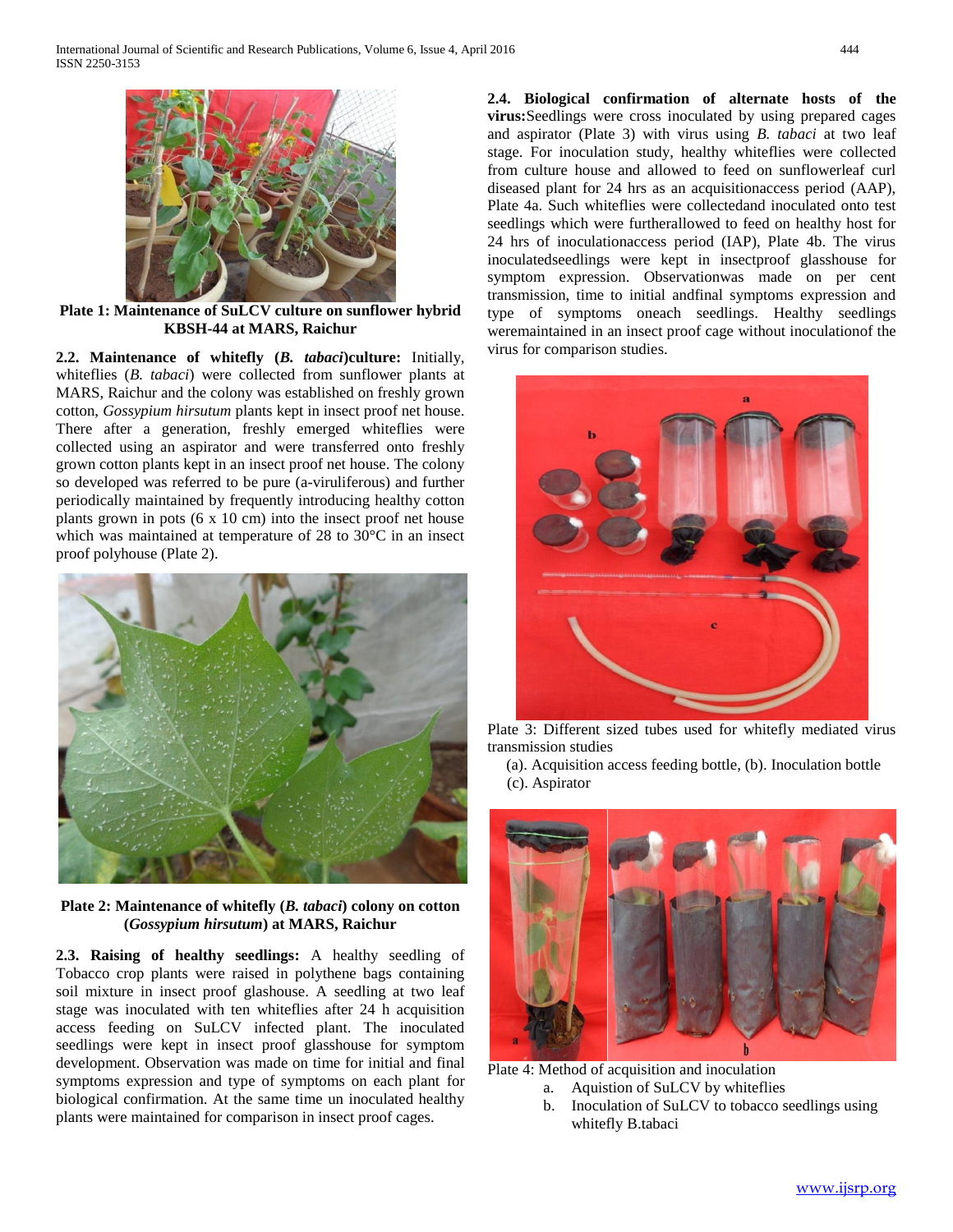**2.5. Molecular confirmation of leaf curl virus in tobacco:**  Further3-4 weeks after virus inoculation, all virus cross inoculated seedlings were subjected to polymerase chain reaction (PCR) analysis for leaf curl virus detection using begomovirus specific primers. For the PCR analysis, initially total genomic DNA of the inoculated and uninoculated test plants were extracted by following CTAB (Cetyl Trimethyl Ammonium Bromide) method of Lodhi *et al*. (1994). Set of begomovirus coat protein specific primers 5'GCC(C/T)AT(G/A)TA(T/C)AG(A/G)AAGCC(A/C)AG 3'  $\text{A}V494$  and 5'  $\text{G}(A)$ G)TT(A/G/T)GA(G/A)GCATG(T/A/C)GTACATG 3' (AC1048) (Wyatt and Brown, 1996) which were capable of amplifying the core coat protein (CP) region of many begomoviruses (Brown *et al.*, 2001; Briddon *et al,* 2002; Chowda Reddy *et al.*, 2005; Rajeshwari *etal.,* 2005) and hence in the present study similar primers were used for detection of virus in inoculated and un icnoculated test samples. PCR reaction was carried out in 25μl reaction mixture containing 6.0 mM Tris HCl, 2.5mM dNTPs, 20μM of each primer, 2.5 units of Tac DNA polymerase (Bangalore Genie Pvt. Ltd., Bangalore) and 10-15μg of DNA of the respective samples. PCR was performed in therocycler (Eppendorf, Camridge, UK) according to Wyatt and Brown (1996). The PCR protocol consisted of 2 min- utes at 94°C (Initialisation step) followed by 30 cycles of 1 min at 94°C (Denaturation step), 1 min at 61°C (Annealing step), 2 min at 72°C (Extension step) and finally 10 min at 72°C (Final hold). Later PCR amplified products were separated by electrophoresis on 1% agarose gel and DNA fragments were visualised using ethidium bromide stain and analysed by alpha imager gel documentation system. DNA ladder set (1Kb, MBI Fermentas, Germany) was included as sized molecular marker.

## **III. RESULT AND DISCUSSION**

Host range studies of virus inoculum through biological approach by using insect vector whitefly *B. tabaci* revealed that the virus was successfully transmitted to *Nicotiana benthamiana*. The characteristic symptoms were observed 10-15 days after inoculation (Table. 1) The initial symptom such as curling of leaves with clearing and thickening of veins, entire plant remains very much dwarfed and after 25-30 days the final symptom were obtained with twisting of petioles; puckering of leaves and brittle and development of enations with 80 per cent transmission (Plate 5). This difference in expression of virus symptoms could be associated with the insect preference and also due to host biochemical compositions interfere with virus multiplications (Colvin *et al*., 2006; Sharma *etal*., 2008). Similarly tomato leaf curl begomovirus (ToLCV) from tomato was successfully transmitted to weeds by *B. tabaci* in a varied period of incubation with *A. hispidum, Ageratum conyzoides, Bidens biternata,Conyza stricta, Datura stramonium,Euphorbia geniculata, Oxalis corniculata, P. hysterophorus,Solanum nigrum, Sonchus brachyotis,Stachyterpicta indica* and *Synedrella nodiflora* and tobacco (*N. Benthamiana*) (Ramappa *et al.,* 1998). In addition, leaf curl begomovirus of Hibiscus plant found infecting weeds (*Ageratum conyzoides*, *Crotonbonplandianum* and *Euphorbia geniculata*) and tobacco species such as *N. benthamiana*, *N. glutinosa N. tabacum* (var. Samsun), cotton and tomato (Rajeshwari *et al.,* 2005). The hosts confirmed with the tomato

leaf curl begomovirus in tomato (ToLCV) (Ramappa *et al.,*  1998) and begomovirus of Hibiscus were similar with the present findings as the virus infecting sunflower crop is belongs to begomovirus of the family geminiviridae. In the earlier molecular evidences, leaf curl virus on sunflower which has shared highest coat protein nucleotide identity (97%) with tomato leaf curl Karnataka clone IKH12(ToLCKV- IKH12) (Govindappa *et al.*, 2011 and Vanitha *et al.,* 2013). Further in the present investigations, leaf curl virus infection was further confirmed in all virus infected hosts such as sunflower, chilli, tomato and tobacco and weed hosts such as *A.hispidum*, *A. viridis*, *D. stramonium* and *P. hysterophorus* by molecular diagnostic polymerase chain reaction technique using virus coat protein (CP) primers with the amplified PCR product of size  $\sim$  575 bp (Fig. 1). These primers were specially designed to amplify the conserved region of the CP gene of begomoviruses infection in several crops employed by many workers (Muniyappa *et al.,* 2000; Brown *et al.,* 2001; Briddon *et al.,*  2002; Chowda Reddy *et al*., 2005; Maruthi *etal.,* 2007) to confirm the association of begomoviruses in wide range of crop plants. Further, these primers used elsewhere for detection of begomovirus such as leaf curl disease in Hibiscus (HLCuD) (Rajeshwari *etal.,* 2005) and mosaic disease of jatropha (Narayana *etal.,* 2007), leaf curl virus (CrLCuV) disease in Croton (Mahesh *et al.,* 2010). Hence, biological and molecular evidence proved that the crops such as chilli, sunflower, tomato, and tobacco and weed viz., *A. hispidum*, *A. viridis*, *D. stramonium* and *P. hysterophorus* are major potential alternate hosts of the virus inoculum. A band of approximately  $~570$  bp was consistently amplified from total DNA extracted from virus inoculated sunflower and tobacco samples, while it was absent in healthy samples (Fig 1).





Leaf curling with vein clearing

Twisting of petioles, thickening of veins



Puckering of leaves with brittleness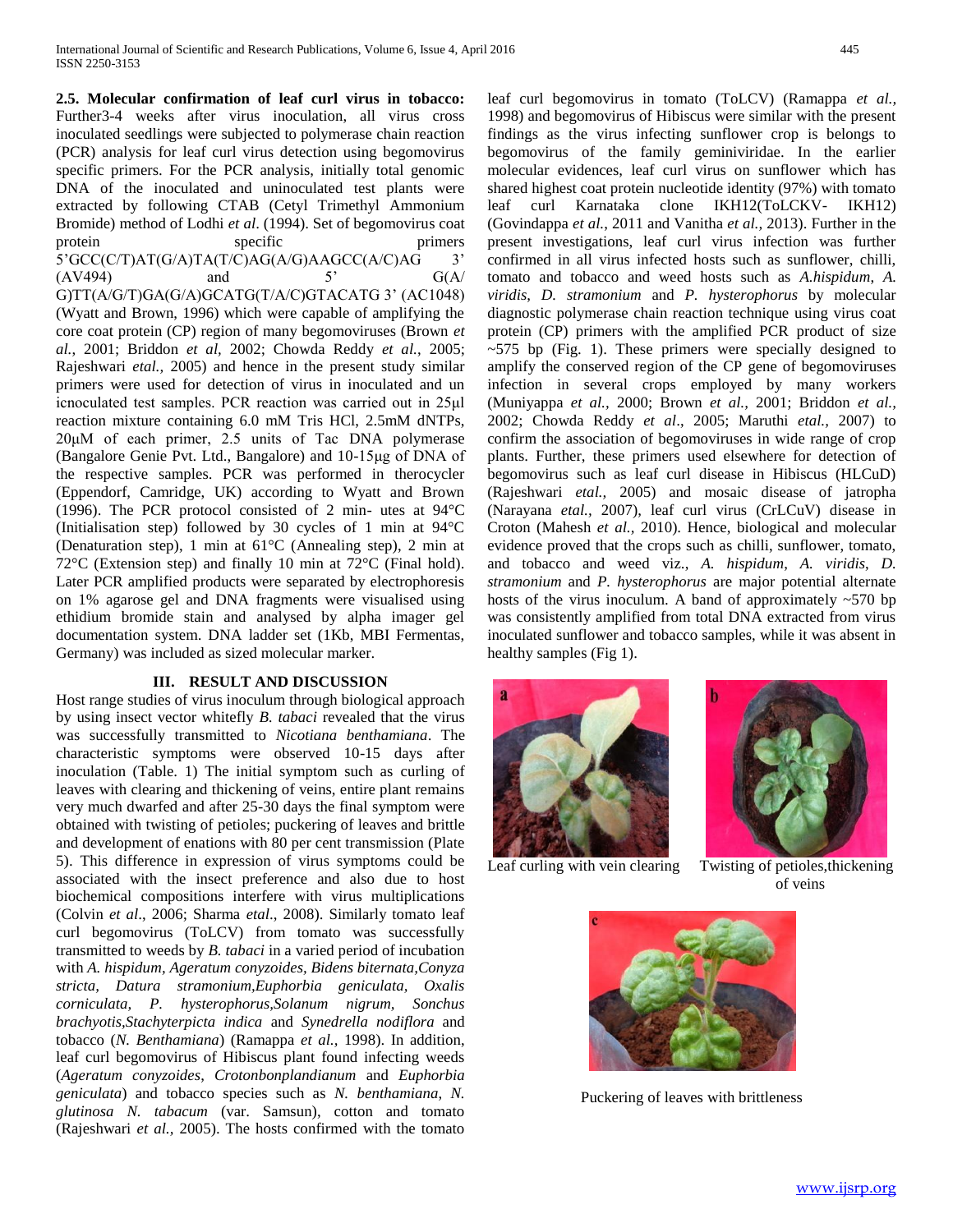

Plate 5: Symptoms of SuLCV on tobacco plants inoculated through whiteflies



Fig 1: Agrose gel showing PCR products of SuLCV obtained with CP primers in Tobacco.

M: 1kb Ladder, 1. Infected Sunflower 2. Healthy sunflower

3. Infected Tobacco 4. Healthy Tobacco 5.Infected sunflower 6.Infected Tobacco

#### **CONCLUSION**

Host range studies of the virus inoculum of leaf curl virus disease of sunflower through biological and molecular approach revealed that tobacco acted as potential reservoir hosts.

### **ACKNOWLEDGMENT**

This research is part of M.Sc (Agri.) dissertation and authors are very much thankful to Dr. M. R. Govindappa Scientist, All India Co-ordinate Research Project on Sunflower, Department of Plant Pathology, University of Agricultural Sciences, Raichur and also

thankful to Dr. Chithiraichelvan PhD, Dean school of Agricultural Science and Forestry, Rai Technology University for his moral support in publishing the researchpaper.

#### **REFERENCE**

- Banks, G. K., Colvin, J., Chowda Reddy, R. V., Maruthi, M. N., Muniyappa, V., Venkatesh, H. M., Kiran Kumar, M., Padmaja, A. S., Beitia, F. J. and Seal, S. E., 2001, First report of the *Bemisiatabaci* B-biotype in India and an associated *Tomato leaf curl virus* disease epidemic. *Plant Disease*, **85**: 231.
- Bedford, I. D., Briddon, R. W., Jones, P., Alkaff, N. and Markham, P. G., 1994, Differentiation of three whitefly transmitted geminiviruses from the Republic of Yemen. *European J. Pl. Pathol.,* **100:** 243-257.
- Brown, J. K., 1994, Current status of *Bemisia tabaci* as a plant pest and virus vector in agro-ecosystems world-wide. FAO *Plant Prot. Bull*., **42**: 3- 32.
- Chowda Reddy, R. V., Colvin, J., Muniyappa, V. and Seal, S. (2005). Diversity and distribution of begomoviruses infecting tomato in India. *Arch. Virol*.150: 845-867.
- Colvin, J., Omango, C. A., Govindappa., M. R., Stevenson, P. C., Maruthi, M. N., Gibson, G., Seal, S.E., and Muniyappa, V., 2006, Host plant Viral infection effects on arthropod vector population growth, development and behavior: Management and epidemiological implications, *Advances in Virus Research,* Vol (67):420-453.
- Deepa, 2013, Investgations on leaf curl disease of sunflower (*Helianthus annuus* L.) caused by begomovirus. *M.Sc. (Agri.)Thesis*, Univ. Agri. Sci., Raichur, 77pp.
- Govindappa, M. R., Shankergoud, I., Shankarappa, K. S., Wickramaarachchi, W. A. R. T., Anjeneya Reddy, B. and Rangaswamy, K. T., 2011, Molecular detection and partial characterization of begomovirus associated with leaf curl disease of sunflower (*Helianthus annuus*) in Southren India. *Plant Pathol. J.*, **10**(1): 29-35.
- Lodhi, M. A., Ye, G. N., Weeden, N. F. and Reisch, B., 1994, A simple and efficient method for DNA extraction from grapevine cultivars and *Vitis* species. *Pl*. *Mol*. *Biol*. *Rep.*, 12: 6-13.
- Maruthi, M. N., Colvin, J., Seal, S. E., Gibson, G. and Cooper, J., 2002, Coadaptation between cassava mosaic geminiviruses and their local vector populations. *Virus Res*., 86: 71-85.
- Muhammad, W. A., Muhammad S. A. and Hammad, N. T, (2012). Combining ability analysis for achene yield and related traits in sunflower (*Helianthus annuus* L.). *ChileanJournal of Agricultural Research.,*  72(1): 21-26.
- Muniyappa, V. and Veeresh, G. K., 1984, Plant virus diseases transmitted by whiteflies in Karnataka. *Indian Acad. Sci.* (Anim. Sci.), **93**: 397- 406.
- Rajeshwari, R., Reddy, R. V. C., Maruthi, M. N., Colvin, J., Seal, S. E. and Muniyappa, V., 2005, Host range, vector relationships and sequence comparison of a begomovirus infecting hibiscus in India. *Ann. Appl. Biol.,* **147**: 15-25.
- Ramappa, H. K., Muniyappa, V and Colvin, J. 1998, The contribution of tomato and alternative host plants to tomato leaf curl virus inoculums pressure in different areas of south India. *Annals of Applied Biology*, **88**: 369- 387.
- Saharan, G. S., Naresh Mehta and Sangwan, M. S., 2005, *Diseases of oilseed crops*, ISBN-81-7387-176-0, Indus publishing company, New Delhi, pp.38.
- Sharma, R. K., Gupta, V. K., Jindal. J and Dilawari, V. K., 2008, Host associated genetic variations in whitefly *Bemisia tabaci* (Genn.), *Indian J Biotechnol*, 7: 366-370.
- Varma, A. and Malathi, V. G., 2003. Emerging geminivirus problems: A serious threat to crop production. *Ann. Appl. Biol*. **142**: 145-164.
- Vindyashree, M., Govindappa, M. R., Ghante, V.N., Aswathanarayana, D.S., and Shankergoud I., (2016). Biological and molecular evidences on host range of leaf curl begomovirus disease of sunflower (*Helianthus annuus* L.)*Journal of Appl. and Nat. Sci.*7 (1).
- Wyatt, S. D. and Brown, J. K., 1996, Detection of subgroup III geminivirus isolates in leaf extracts by degenerate primers and polymerase chain reaction. *Phytopatholology,* 86: 1288-1293.